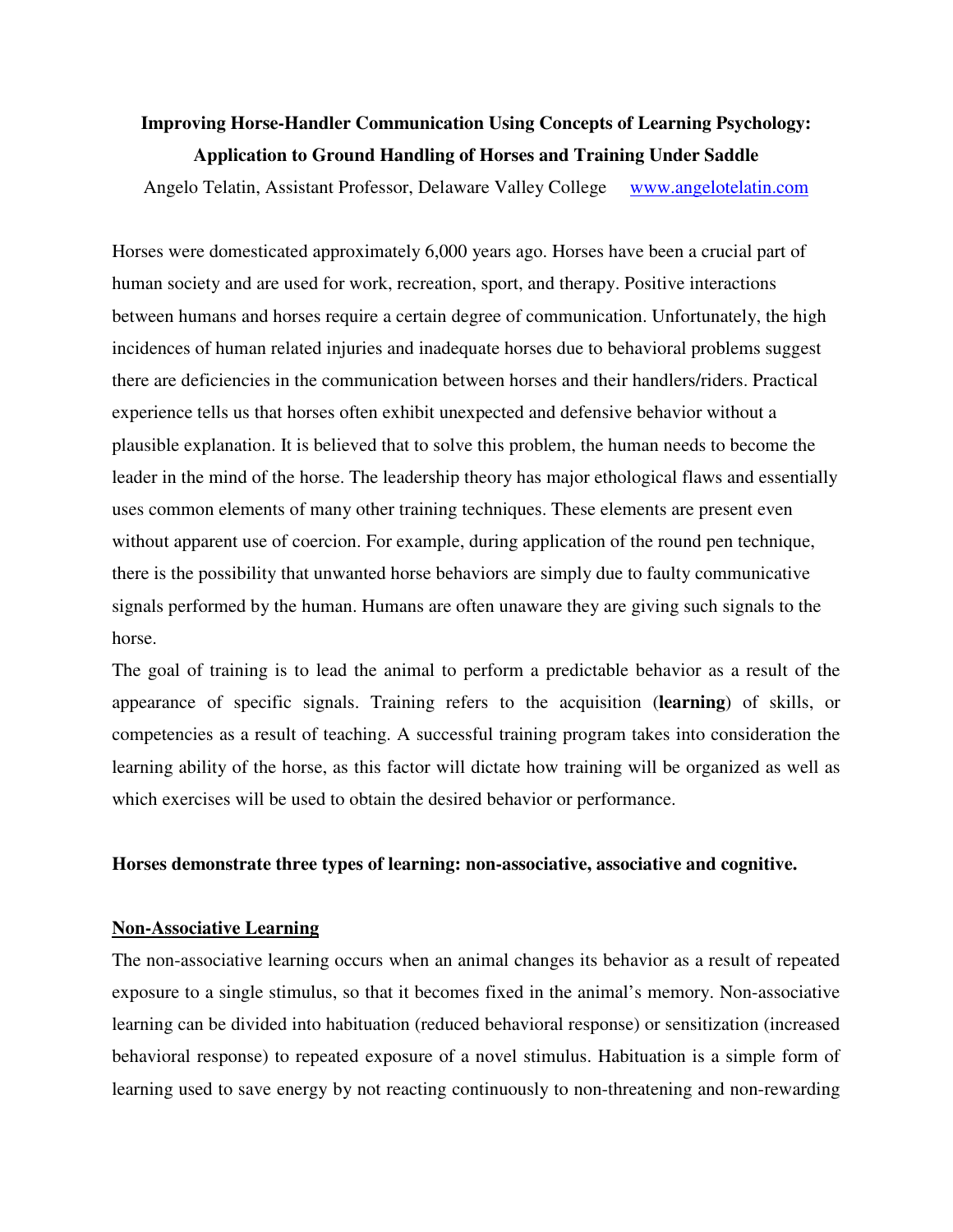stimuli. Habituation uses the regular repetition of a stimulus to distinguish what is safe and what is dangerous in the environment and requires that the animal be exposed to a constant and identical stimulus several times before it is classified as harmless. The opposite phenomenon is called "sensitization," in which the progressive amplification of a response follows the repeated administrations of a stimulus that is classified as dangerous. It is a mechanism of learning aimed at increasing the advantageous answers. Often these two forms of non-associative learning are elicited by the same stimulus, but occur at different times. The reactivity of the animal usually increases with the first presentations of the stimulus, and only then decreases. In horses, a common response to unfamiliar situations is to put distance between themselves and potential dangers or use other fight or flight behaviors. With repeated exposure, horses habituate to their surroundings and stop avoiding nonthreatening stimuli. For example, a young horse may spook when touched by a saddle pad or splint boots, but the reaction will diminish with repeated exposure. In order to effectively train a horse with habituation, the stimulus offered must be equal and constant throughout the process. If the stimulus changes shape, intensity, or presentation modality, the horse will react as in the presence of a new stimulus and the process of habituation will be invalidated. Furthermore if the horse learns that a specific behavior can control the stimulus, the use of desensitization exercises to solve a problem will never work because now we are in a different learning pattern; associative learning.

### **Associative Learning**

Associative learning requires that the animal changes its behavior after it has learned the relationship between two events, where the first event is a behavior or an environmental stimulus, and the second event is reinforcement.

There are two forms of associative learning. Classical Conditioning is a process of behavior modification by which an animal comes to respond in a desired manner to a previously neutral stimulus that has been repeatedly presented along with an unconditioned stimulus that elicits the desired response (e.g. Pavlov's dog salivating in response to the sound of the bell). Operant Conditioning involves the modification of "voluntary behavior" through the use of consequences. Therefore, classical conditioning increases the predictability of environmental stimuli, while operant conditioning allows the animal to associate two events over which it has control.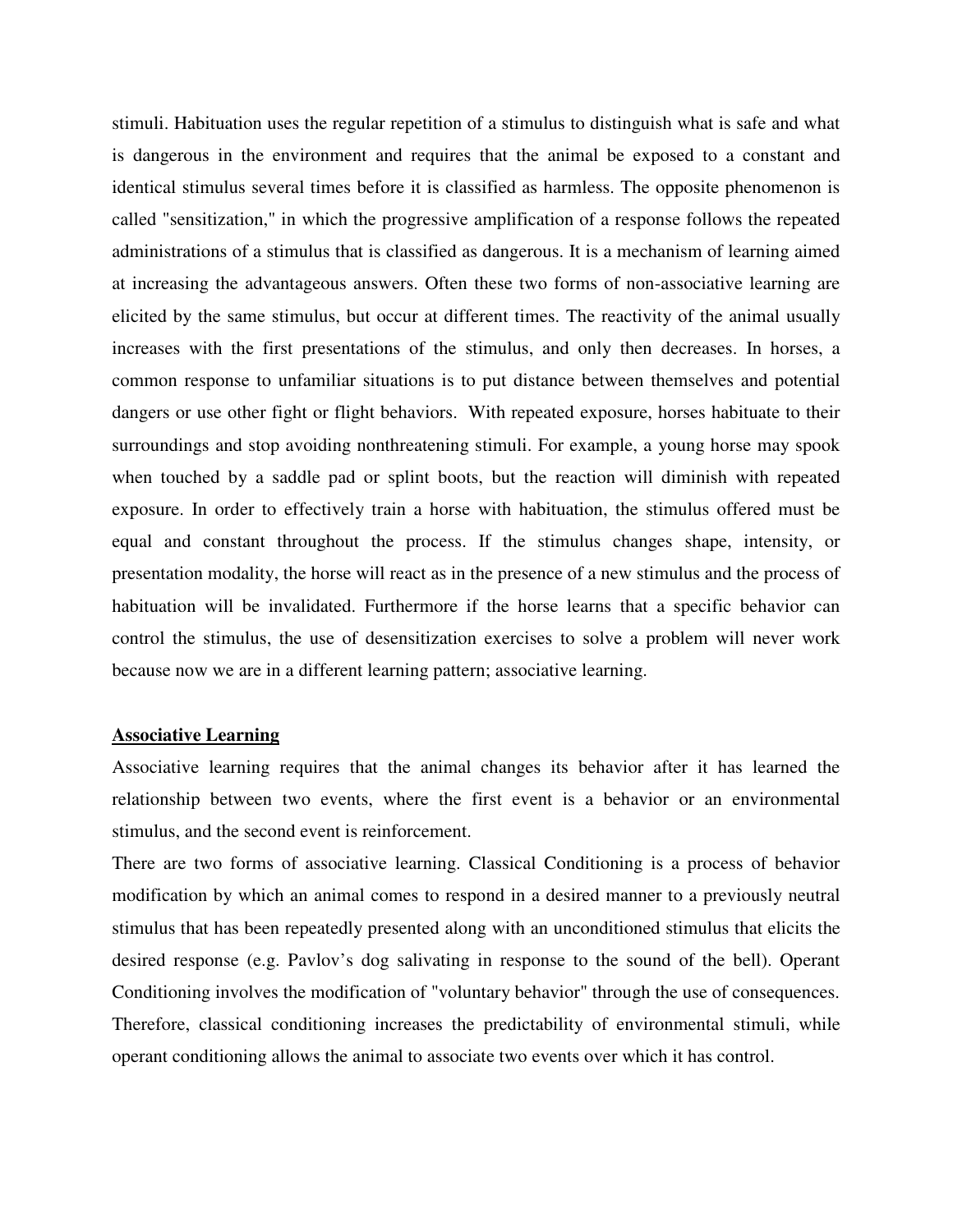Operant conditioning is responsible for the majority of the learning that is used in training. Learning occurs by changing the behavior of the animal, following the administration of the reinforcement that increases the probability of a behavior, or the punisher, that decreases the probability of the emission of a behavior. Reinforcement and punishment both use pressure and the release of pressure to communicate with the horse, but obtain complete opposite behavioral responses from the horse, thus indicating how thin the line is between proper communication and sending contradictory signals due to mistakes in timing.

#### **Communicating with the horse through pressure**

The actions performed by humans with the hands on the reins, legs and body position on the saddle, halter when lead from the ground or during handling for medication or clinical investigations are mechanical actions. These mechanical actions are transmitted to the horse's body and become "pressures," causing changes in the horse's behavior. The pressures are then removed when the horse performs the desired behavior or stops the undesired behavior. It is the instant in which the pressure is released that results in the horse learning what we want and not the moment in which the pressure starts. This communication is actually a binary language of "*Yes, this is what I want*" (release of pressure) and "*No, this is not what I want*" (application of pressure). Therefore, during training, horses learn that pressure applied by the rider through the reins disappears when they stop or slow their gait, the pressure of the rider's legs disappears when they move forward, and so on. When this does not happen, and the release of pressure is not performed correctly, horses may not understand what is requested of them. At this point, the horse may attempt to stop the discomfort by exhibiting a fight or flight behavior, for example the buck or the rear, behavior that most likely will stop from our end the administration of the pressure for an instant. In that moment we told the horse "*Yes, this is what I want*" repeat the buck.

Another example are horses that shake their head, move and try to rear up during clipping. In this case it is non-associative learning (habituation) and operant conditioning that regulate the behavioral response. Through habituation, in most cases horses learn that the use of the clippers on the body is not an unpleasant stimulus. For this to happen, it is important that the horse stands still while clipping. But if it shakes, moves to the side, or performs other behaviors, and we stop clipping in that moment, the horse will learn that there are behaviors that it can perform to stop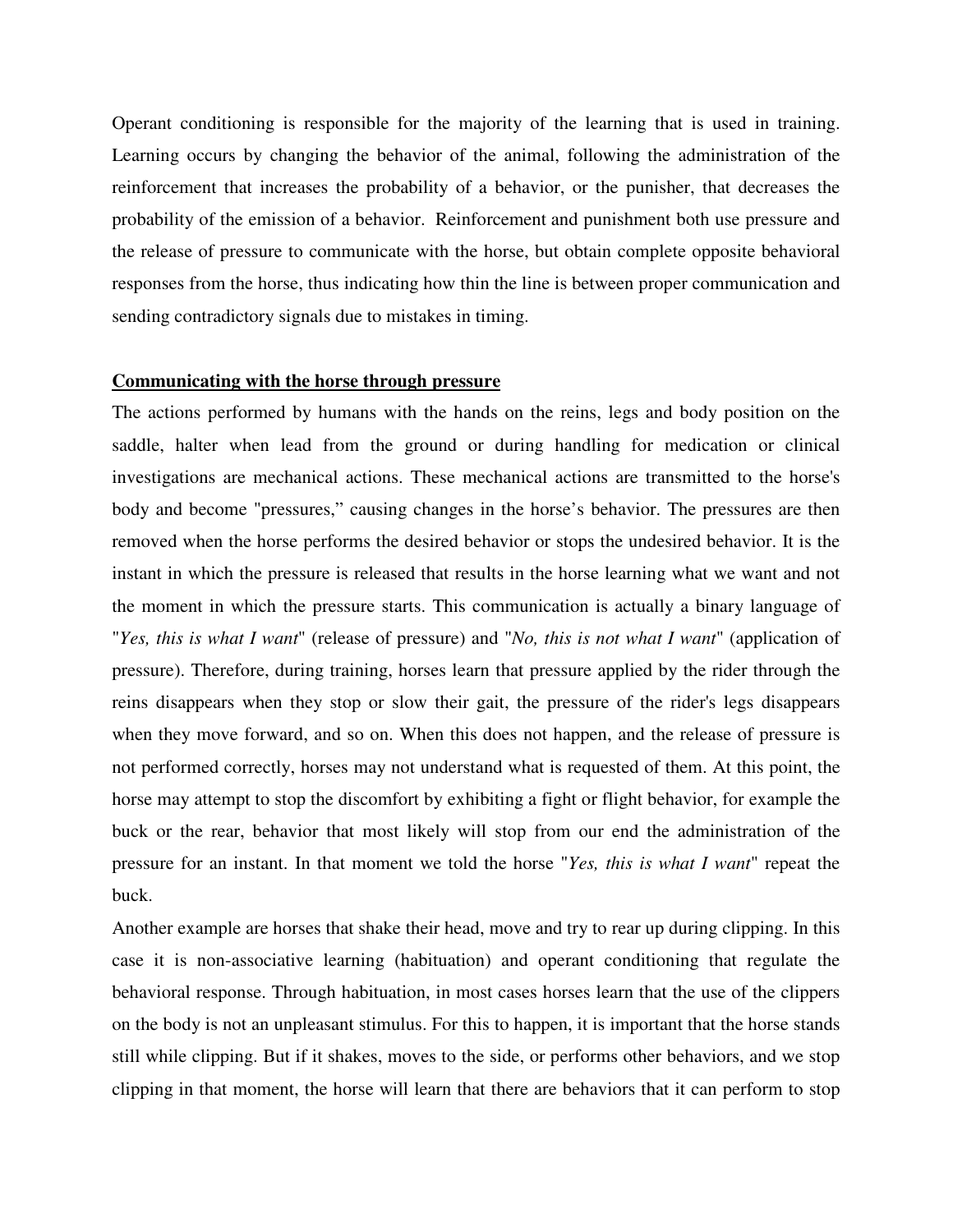the clipping. In other words, when we start clipping and the horse moves, we should continue the clipping without interruption. When none of the horse's behaviors cause the clipping to stop, it gets habituated to the clipper and stops reacting. This sequence refers to the application of nonassociative learning and works well with horses clipped for the first time, especially when we clip the shoulder and abdomen, because even if the horse moves, generally we are able to maintain contact with its body. Things get complicated when we get closer to the head or legs. While clipping these areas (*stimulus*), the horse is able to get away with a sudden movement (*response*) and stop the action of the clipper (*reinforcement*). If this occurs, even if we try to continue the work of desensitization it will be difficult to solve the problem because, through operant conditioning, the horse has just learned that a behavior can stop the action of the clipper. To prevent this problem it is necessary to release the pressure of the clipper at the proper time. We turn on the clipper and get closer to the horse. As soon as the horse begins to show defensive behaviors, even minor ones, we stop and maintain the position with the clipper switch on. When the horse stands still, we immediately turn off the clipper. This sequence needs to be repeated several times until the horse associates that if he is standing still, the clippers turn off. At this point we can go closer and closer and start clipping, because the horse will try to stop us by offering the behavior stand still. It is important to turn off the clipper often when the horse is still, to reinforce its behavior and clip intermittently, rather than continuously as we would do if we were following the habituation process. However, once the association has taken place and the horse thinks it can control the clipper by standing still, we will simply turn off the clipper every once and a while and the horse will stand still for a longer time while the clipper is running because it has learned that the "stand still" behavior is the only way to stop the clipper. It's important to remember that correct application of the rules of animal learning requires concentration on what the horse is doing and what we are doing. To correctly reinforce a behavior we must intervene in a span of a very few seconds immediately after the horse performed the correct behavior (the closer the reinforcement, i.e. the removal of the pressure, is to the behavior, the greater the possibility of creating the association).

### **Cognitive Learning**

The ability of cognitive learning (learning that is concerned with acquisition of problem-solving abilities and intelligence) has been demonstrated in horses. Unfortunately, most of the